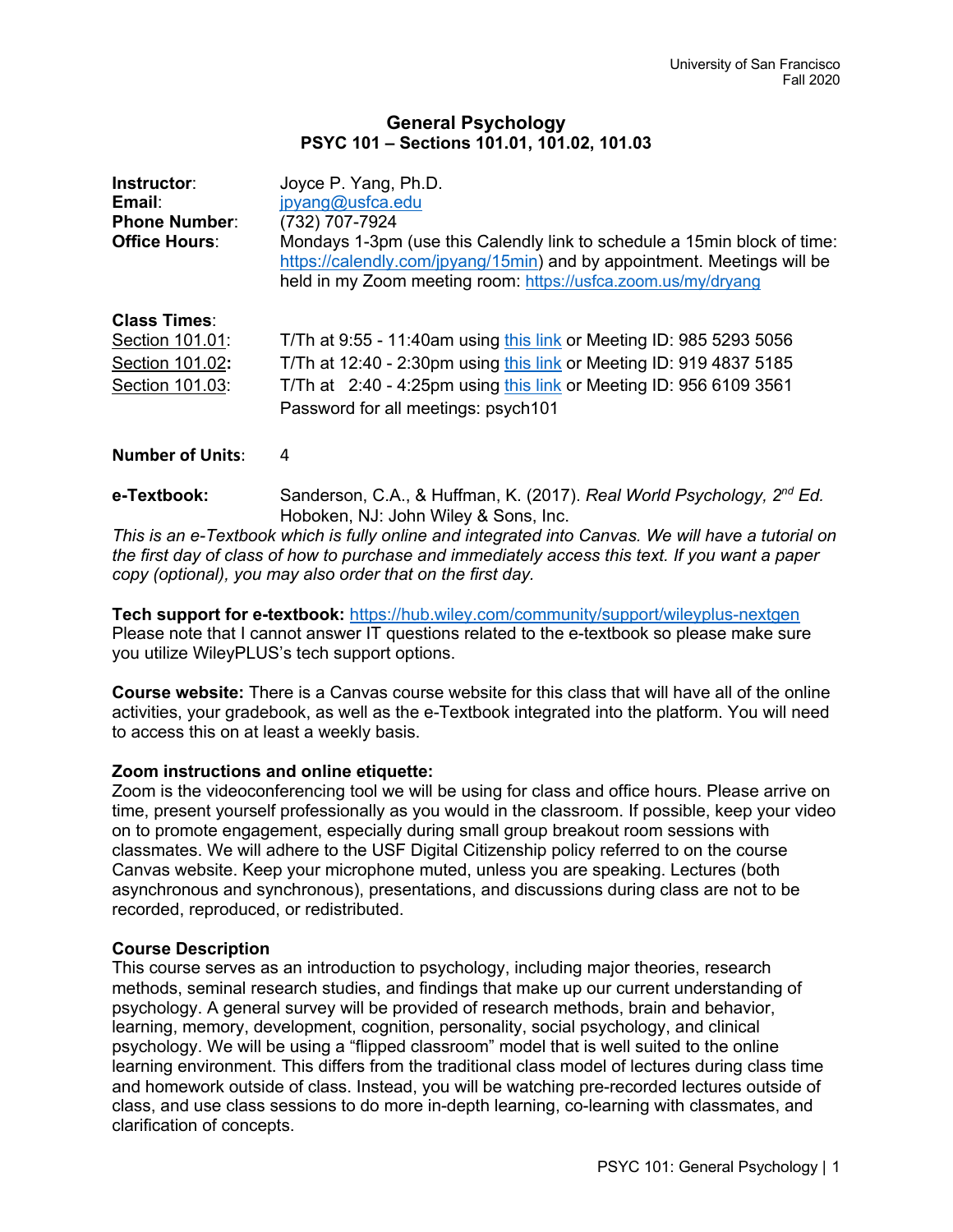# **Course Learning Objectives (CLOs)**

- 1. Knowledge of Psychology: A primary goal of this course is to increase your knowledge and understanding of the field of psychology. We will be covering: a) major psychological approaches to the study of behavior; b) intersectionality and diversity; c) concepts, terminology, research findings, and applications of psychological studies; d) the research process and its limitations, and e) major contributions and contributors in psychology.
- 2. Scientific Values and Critical Thinking: Another goal of this course is to stimulate your intellectual curiosity about human behavior, increase appreciation for the scientific method, research, and limitations, as well as enhance your ability to critically examine and evaluate scientific information.
- 3. Applications to Your Daily Life: Perhaps most importantly, I am interested in students understanding that principles from psychological science apply to everyday life. For example, psychology a) allows us to appreciate the diversity of human experience, b) plays a central role in complex issues of equity, inclusion, anti-bias, and anti-racism c) enables people to understand their own behavior and others' behavior, and d) promotes intelligent skepticism about what is presented in the media.

# **CORE E Learning Outcomes**

- 1. Engage in systematic and logical study of human beings and their interrelationships, with an appreciation of human diversity.
- 2. Employ one or more social science methods or social science theories and philosophies.
- 3. Analyze explanations of human behavior, human relations, or human institutions.
- 4. Apply social science knowledge to contemporary social problems, including ways to improve the human condition and promote justice.
- 5. Understand and demonstrate social responsibility.
- 6. Communicate and apply social science knowledge to a world shared by all people and held in trust for future generations.

# **Course Requirements**

*Class Attendance and Participation* – Students are expected to attend synchronous Zoom class sessions, be on time, and participate in class discussions, breakout room sessions, and activities. Given the flipped classroom modality, attendance and participation are critical components of this course. Note that you do not need to notify me if you are going to be absent. However, you are responsible for all announcements made, material given, and information covered during class. Therefore, if you must miss class, you are responsible for contacting classmates for class material.

*Online Activities* – Students are expected to complete weekly online activities that will be clearly demarcated in the Canvas course website. These activities may include WileyPLUS quizzes and adaptive practice questions, or discussion board postings that will help you interact with the textbook and lecture material. You may work on these activities open book and/or with classmates.

*Research Participation Requirement* – You are required to participate in several hours of research activities, including volunteering as a research participant in psychological experiments conducted in the Psychology Department, critiquing research articles, or training in research ethics. Your participation will give you additional insight into how psychology research studies are run, as well as an opportunity to contribute to new findings that may be what future psychology students learn about! You will be receiving more information about this requirement from the Psychology Department Research Coordinator (Dr. Marisa Knight, mrknight@usfca.edu), including the specific number of hours for Fall 2020.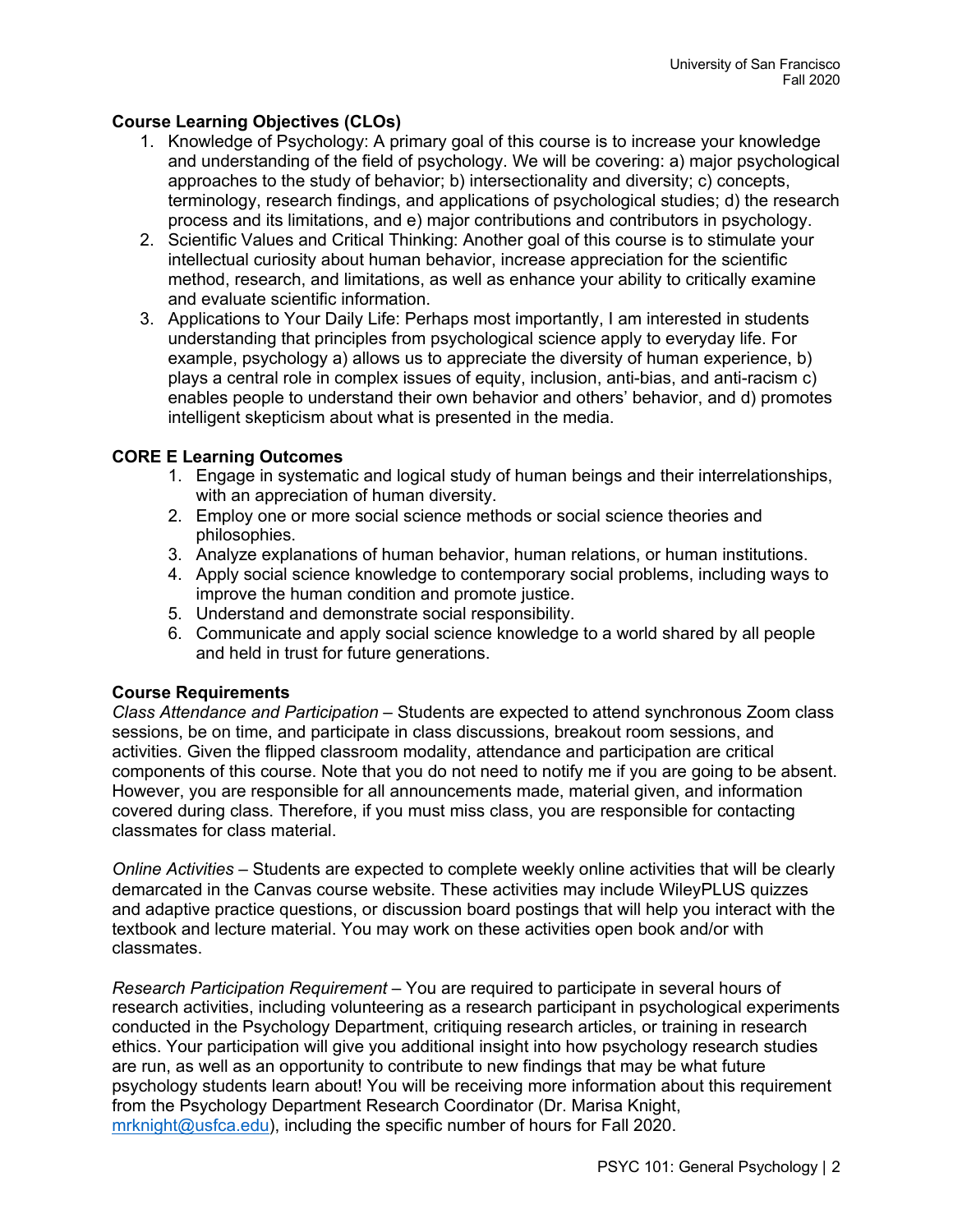## **Course Assessment** (500 total points possible)

*Class Participation* 100 pts (20% of final grade) \*Measures CLO 1, 2, & 3, and CORE E Learning Outcomes D, E, & F Participation points will be awarded based on quality and frequency of contributions made in class, e.g., in the form of questions, discussion input, engagement with the material, demonstration of openness and respect for others' experiences, and completion of in-class assignments with your group. Note that optimal frequency refers to participating regularly in class without dominating discussions.

*Online Activities* 100 pts (20% of final grade)

\*Measures CLO 1, and Core E Learning Outcomes A, B, C, & D There will be 15 weeks of WileyPlus Quizzes and Adaptive Practice (30 minimum required) questions for you to do online. On some weeks, there were will be a Short Answer Response due, requiring you to share an example of when you've observed the phenomena described in lecture in real life (from your own life, media coverage, etc.). Each week's online activities will be due by 5pm on Friday of that week. You will receive 5 points if you fully complete each week's activities, regardless of how well you score on the quizzes or questions, as they are intended as self-practice rather than evaluation. No partial points are given (meaning you must complete all the online activities for that week to receive the points) and no points will be given for late completion. There will also be extra optional online activities posted, which do not need to be completed for your grade; these are posted in case you are interested.

*Exams* 75 pts each; 300 pts total (60% of final grade)

\*Measures CLO 1 & 2, and Core E Learning Outcomes A, B, C, & D There will be four, equally weighted, non-cumulative, exams during the semester (three midterms and one final exam). Exams may include multiple choice, fill in the blank, and short answer questions, which will be designed to assess your understanding of the material and concepts. Unreported absences during testing days will result in 0 pts. for the scheduled exam. No make-up exams will be given except in accordance with University policy.

### *Research Participation Requirement*

If you do not complete the research participation requirement, your final grade will be lowered by one-third of a grade (e.g., A to A-, B+ to B).

### **Course Grading**

Please keep track of your points earned on assignments and exams. Grades will be posted on Canvas within 2 weeks of an exam or online activity. No grades are emailed to students. Any grade disputes must be handled within 2 weeks of grades being posted on Canvas. No grades will be changed after this time period. The preferred method of contact is to see me directly during my office hours or after class. You are welcome to see your exam at any point in the semester during office hours or by appointment.

| <b>Point Distribution</b>  |                | <b>Grade Cut Offs:</b>                                                              |
|----------------------------|----------------|-------------------------------------------------------------------------------------|
| <b>Class Participation</b> |                | $=$ 100 points   93 – 100% (465-500 points) = A<br>$73 - 76\%$ (365-384 points) = C |
| <b>Online Activities</b>   | $= 100$ points | $70 - 72\%$ (350-364 points) = C-<br>$90 - 92\%$ (450-464 points) = A-              |
| Exams                      | $=$ 300 points | $67 - 69\%$ (335-349 points) = D+<br>$87 - 89\%$ (435-449 points) = B+              |
|                            |                | $63 - 66\%$ (315-334 points) = D<br>$(415-434 \text{ points}) = B$<br>$83 - 86\%$   |
|                            |                | $60 - 62\%$ (300-314 points) = D-<br>$(400-414 \text{ points}) = B$ -<br>$80 - 82%$ |
|                            |                | $(385-399 \text{ points}) = C +$<br>77 – 79%<br>$0 - 59\%$ (0-299 points)<br>$=$ F  |
| $\sqrt{ }$ Total = 500 pts |                |                                                                                     |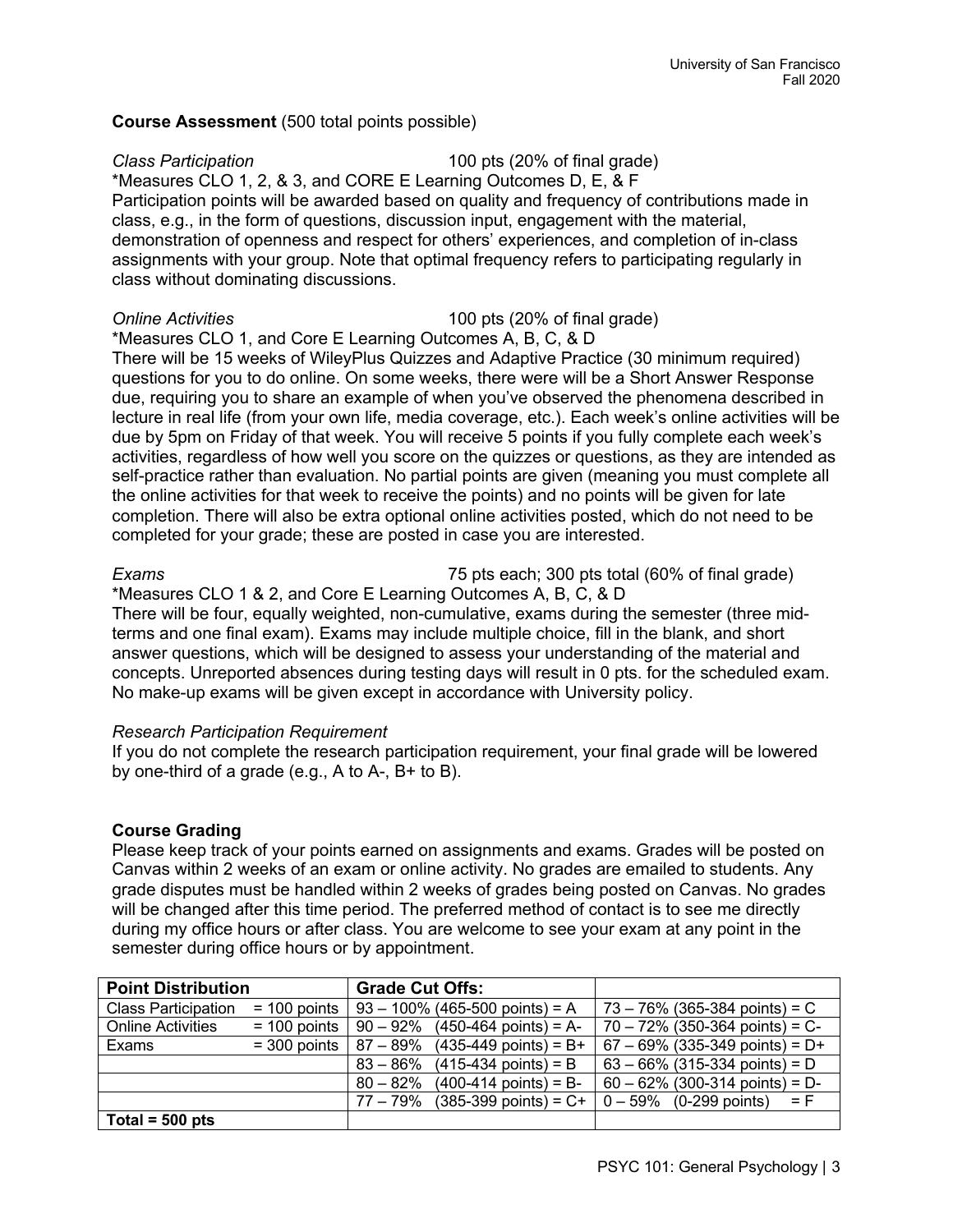## **University of San Francisco Policies & Resources**

### Academic Integrity

As a Jesuit institution committed to cura personalis—the care and education of the whole person—USF has an obligation to embody and foster the values of honesty and integrity. USF upholds the standards of honesty and integrity from all members of the academic community. All students are expected to know and adhere to the University's Honor Code. You can find the full text of the code online http://.usfca.edu/academic-integrity/. The policy covers:

- Plagiarism intentionally or unintentionally representing the words or ideas of another person as your own; failure to properly cite references; manufacturing references.
- Working with another person when independent work is required.
- Submission of the same paper in more than one course without the specific permission of each instructor.
- Submitting a paper written by another person or obtained from the Internet.
- The penalties for violation of the policy may include a failing grade on the assignment, a failing grade in the course, and/or a referral to the Academic Integrity Committee.

### Behavioral Expectations

All students are expected to behave in accordance with the Student Conduct Code and other University policies (see http://www.usfca.edu/fogcutter/). Open discussion and disagreement are encouraged when done respectfully and in the spirit of academic discourse. Students whose behavior is disruptive or who fail to comply with the instructor may be dismissed from the class for the remainder of the class period and may need to meet with the instructor or Dean prior to returning to the next class period. If necessary, referrals may also be made to the Student Conduct process for violations of the Student Conduct Code.

### Center for Academic and Student Achievement (CASA)

All USF students are assigned an academic success coach who will be present throughout your time at the University to help you achieve your academic goals. There is a communication system in place that allows me to reach out to your coach when I have concerns about how you are doing in the class. I will plan to engage in this resource early and often, given that a quick course correction early on can help you stay on track. You will also get notified when I reach out to your CASA coach; think of these contacts as opportunities for accountability, support, and reminders to help you do well.

### Students with Disabilities

If you are a student with a disability or disabling condition, or if you think you may have a disability, please contact USF Student Disability Services (SDS) at 415-422-2613 within the first week of class, or immediately upon onset of disability, to speak with a disability specialist. If you are determined eligible for reasonable accommodations, please meet with your disability specialist so they can arrange to have your accommodation letter sent to me, and we will discuss your needs for this course. For more information, please visit: http://www.usfca.edu/sds or call (415) 422-2613.

### Confidentiality, Mandatory Reporting, and Sexual Assault

As instructors, one of our responsibilities is to help create a safe learning environment on our campus. We also have a mandatory reporting responsibility related to our role as faculty members. I am required to share information regarding sexual misconduct or information about a crime that may have occurred on USFs campus with the University. Here are other resources: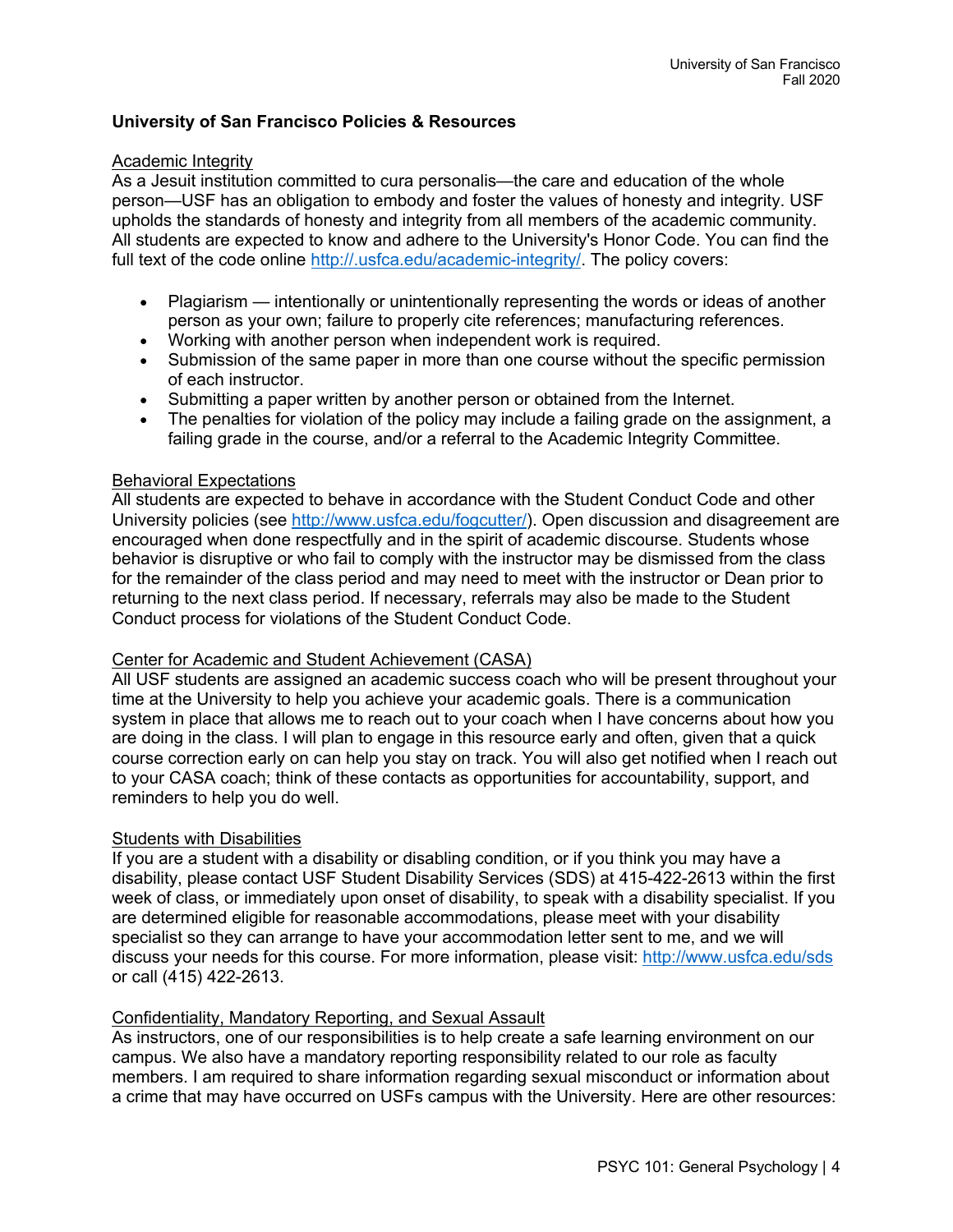- To report any sexual misconduct, students may visit the Title IX coordinator (UC 5th floor) or see many other options by visiting www.usfca.edu/studentlife/safer
- Students may speak to someone confidentially or report a sexual assault confidentially by contacting Counseling and Psychological Services at 415-422-6352.
- Students also have the option to make a confidential written record of assault on Callisto before deciding what to do with the record (e.g., submit it, send it somewhere, or the system can hold the record until another similar record is made, etc.). To find out more about reporting sexual assault at USF, visit USF's Callisto website at: www.usfca.callistocampus.org

# Learning, Writing, and Speaking Centers

The Learning, Writing, and Speaking Centers at USF provide individualized support to assist you in better understanding course material and to aid you on your path to success. Services are free and include one-on-one tutoring, group tutoring, and one-on-one Academic Skills Coaching appointments to discuss effective study strategies. The Learning Center supports over 80 courses each semester. The Writing Center helps students develop their writing skills in rhetoric, organization, style, and structure, through one-on-one interactive conferences. The Speaking Center helps students prepare for public speaking including speeches, oral presentations, team presentations, and visual aid demonstrations. International students may also contact us to learn more about communicating with professors and general academic study skills. The Learning, Writing, and Speaking Centers are located on the Lower Level of Gleeson Library (G03). Please visit their website at myusf.usfca.edu/lwsc for more information.

## Counseling and Psychological Services

A diverse staff offers brief individual, couple, and group counseling to USF students. CAPS services are confidential and free of charge. Call 415-422-6352 for an initial consultation appointment. Telephone consultation through CAPS After Hours is available Monday – Friday from 5:00 PM to 8:30 AM, 24 hours during weekends and holidays; call the above number and press 2. Further information can be found at https://myusf.usfca.edu/sutdent-health-safety/caps

### Intercollegiate Student Competitors

USF's policy regarding intercollegiate student competitors is as follows: "Students, when representing the University of San Francisco in intercollegiate competition (e.g., athletics, debates, etc.) shall be excused from classes on the hours or days such competition takes them away from classes…However, such students shall be responsible for advising their professors regarding anticipated absences and arranging to complete class work for classes and/or examinations that are missed." Furthermore, the Athletics Dept. requires each student-athlete to submit a letter from the Athletics Dept. before they depart for an away game or match. This letter is generated specifically for those dates and is signed by the head coach. If the studentathlete does not submit the letter to the professor prior to the date(s) they will be absent, they should not be officially excused. What this means is that students in this class are required to notify the professor in advance of all anticipated absences from class due to obligations in which the student is representing USF in intercollegiate competition. If the student is an athlete, this notification shall be accompanied by an official letter from the Athletics Dept., signed by the student's head coach. Furthermore, it is entirely the student's responsibility, in these instances, to determine (from a fellow student or from the professor during office hours) what material/ exercises/assignments they may have missed during their absence. As per USF policy, the professor will excuse absences as described above; however, students will be expected to complete make-up work, where appropriate and as assigned by the professor, in a timely manner. Failure to comply with these policies and procedures will result in a lower grade in this course.